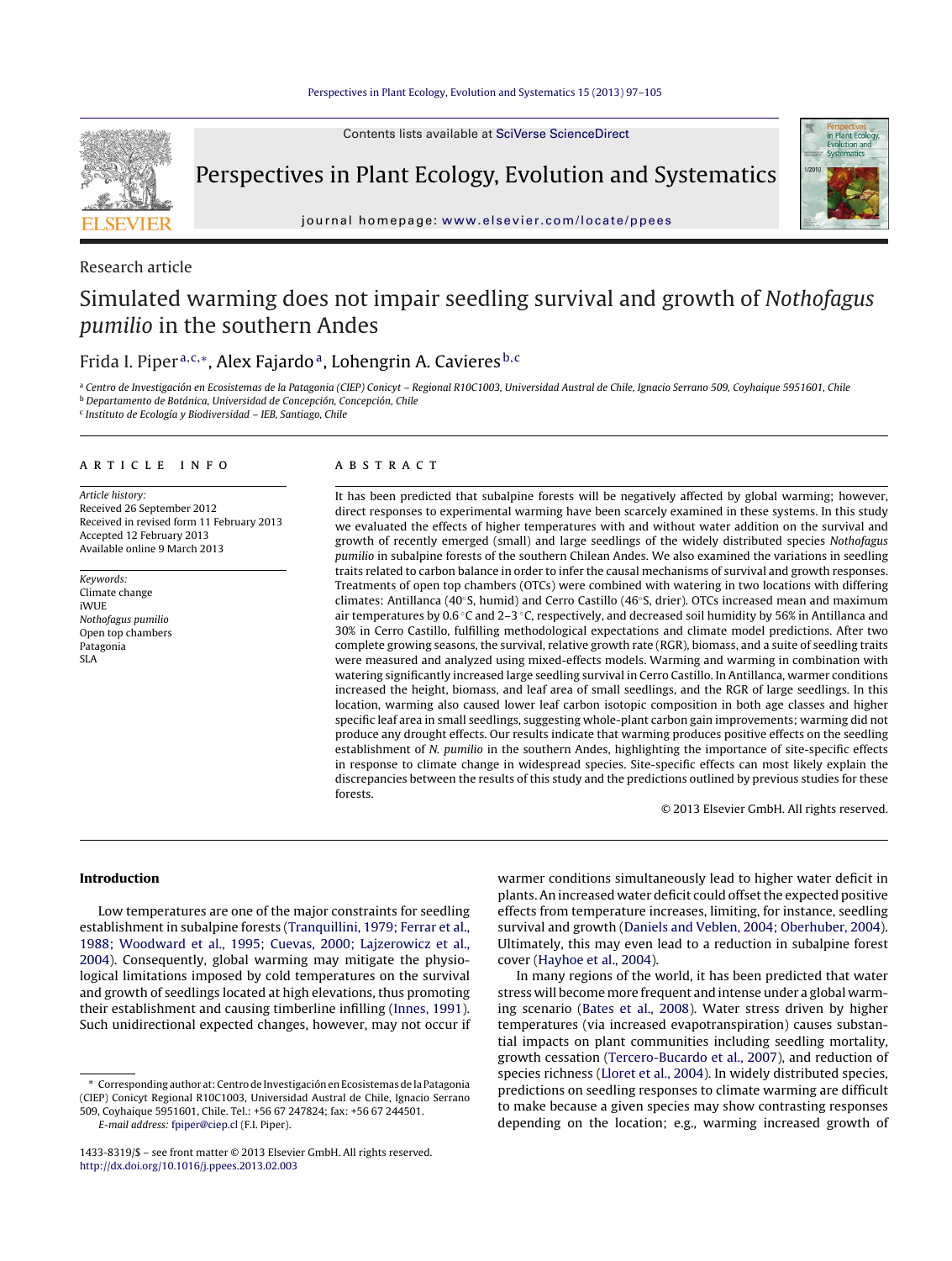Vaccinium uliginosum at arctic latitudes, but not in mid-latitude alpine ecosystems ([Kudo](#page-7-0) [and](#page-7-0) [Suzuki,](#page-7-0) [2003\).](#page-7-0) Warming-induced drought may not be significant in sites with high precipitation, simply because high soil water availability may still be sufficient to meet plant's water demands. On the other hand, local climates may entail intraspecific variations in drought and thermal resistance. Individuals located in areas where drought is infrequent are expected to be poorly adapted to drought and thus more susceptible to experience global warming-induced water stress than individuals in seasonally drought-affected locations ([Benito-](#page-7-0)[Garzón](#page-7-0) et [al.,](#page-7-0) [2011;](#page-7-0) [Piper](#page-7-0) [and](#page-7-0) Zúñiga-Feest, [2012\).](#page-7-0) Although site-specific conditions and local adaptations are important to understand seedling responses to global warming, few experimental studies have considered these effects.

Seedlings' response to global warming is much dependent on how plant functional traits are able to vary in response to such changes. In order to help shed further light on the mechanisms involved in seedlings' adaptation to new environments it is necessary to identify which traits vary concomitantly with survival and growth in response to warming. It is known that traits related to carbon gain often show contrasting responses to higher temperatures and drought, hence it becomes critical to know the net effect that warming has on trait variation. For instance, specific leaf area (SLA, leaf area per unit of leaf mass), total leaf area, and leaf area ratio (LAR, leaf area/total biomass) are directly related to the growth rate ([Poorter](#page-8-0) [and](#page-8-0) [Remkes,](#page-8-0) [1990;](#page-8-0) [Lambers](#page-8-0) et [al.,](#page-8-0) [2008\),](#page-8-0) and they are known to decrease in response to colder or drier conditions at the intraspecific level ([Li](#page-7-0) et [al.,](#page-7-0) [2004;](#page-7-0) [Fajardo](#page-7-0) [and](#page-7-0) [Piper,](#page-7-0) [2011\).](#page-7-0) Leaf nitrogen (N) concentrations may increase in response to warming as higher temperatures tend to accelerate soil N mineralization [\(Rustad](#page-8-0) et [al.,](#page-8-0) [2001\).](#page-8-0) Leaf N is positively related to intrinsic water use efficiency (iWUE) – the efficiency of  $CO<sub>2</sub>$  assimilation in relation to water loss during transpiration [\(Wright](#page-8-0) et [al.,](#page-8-0) [2001,](#page-8-0) [2004\),](#page-8-0) a trait underlying drought resistance ([Piper](#page-8-0) et [al.,](#page-8-0) [2007\).](#page-8-0)

In the southern Andes of South America the deciduous broadleaf tree Nothofagus pumilio (Poepp. et Endl.) Krasser (Nothofagaceae) is the dominant subalpine and treeline species, and is thus widely distributed, from 35◦S in central Chile to the southernmost point of the continent at 55◦S ([Veblen](#page-8-0) et [al.,](#page-8-0) [1996\).](#page-8-0) The species shows significant levels of variation in morphological and physiological traits across environmental gradients, driven by both adaptation and acclimation [\(Barrera](#page-7-0) et [al.,](#page-7-0) [2000;](#page-7-0) [Premoli](#page-7-0) [and](#page-7-0) [Brewer,](#page-7-0) [2007;](#page-7-0) [Premoli](#page-7-0) et [al.,](#page-7-0) [2007;](#page-7-0) [Fajardo](#page-7-0) [and](#page-7-0) [Piper,](#page-7-0) [2011;](#page-7-0) [Piper](#page-7-0) [and](#page-7-0) [Fajardo,](#page-7-0) [2011\).](#page-7-0) Climatic models for the region have predicted temperature increments of 1.7–3.9 ◦C for the next hundred years (0.1–0.2 ◦C per decade); the largest increments are predicted to occur within the northern distribution of N. pumilio and at high elevations ([IPCC,](#page-7-0) [2007\).](#page-7-0)Accordingly, several studies using different approaches have accounted for the high drought susceptibility of N. pumilio, warning of the deleterious effects of warming on the structure and dynamics of these forests (e.g. [Lara](#page-7-0) et [al.,](#page-7-0) [2001;](#page-7-0) [Daniels](#page-7-0) [and](#page-7-0) [Veblen,](#page-7-0) [2004;](#page-7-0) [Villalba](#page-7-0) et [al.,](#page-7-0) [2005;](#page-7-0) [Heinemann](#page-7-0) [and](#page-7-0) [Kitzberger,](#page-7-0) [2006;](#page-7-0) [Tercero-](#page-7-0)[Bucardo](#page-7-0) et [al.,](#page-7-0) [2007\).](#page-7-0) Most of these studies have focused on the species central and northern distributional ranges, where survival and growth responses have been found to be variable with site location [\(Daniels](#page-7-0) [and](#page-7-0) [Veblen,](#page-7-0) [2004;](#page-7-0) [Heinemann](#page-7-0) [and](#page-7-0) [Kitzberger,](#page-7-0) [2006\).](#page-7-0) To assess the importance of site-specific conditions in modulating plant responses to global warming, a comprehensive approach to evaluate the effects of global warming on seedling establishment should contemplate in situ experimental manipulations of temperature and water availability in different climates where the species naturally occurs.

In the present study, we examined the net effects of simulated warming (e.g. higher temperatures and warming-induced drought) on seedling survival and growth of N. pumilio in two subalpine forests differing in precipitation. Our main objective was to disentangle the effects of temperature increase from those related to concomitant drought, considering the site's influence. Hence, we set up experiments in two locations in the southern Chilean Andes: a humid site (Antillanca) and a mesic site (Cerro Castillo). In general, we predict that the response of seedlings of N. pumilio to simulated warming will be site-specific. Thus, warming may have negative effects and watering positive effects on populations from humid locations (e.g. Antillanca) due to poor local adaptation to concomitant drought (drought-mediated effects). On the other hand, seedlings at more mesic locations (e.g. Cerro Castillo) might benefit from warming and show no response to watering due to better adaptation to drought. Alternatively, warming may benefit seedlings and watering may have no effect in humid-climates if abundant precipitation prevents seedlings from experiencing warming-induced water deficit (temperature-mediated effects). Conversely, seedlings in more mesic locations (e.g. Cerro Castillo) could be harmed by warming and benefited by watering if precipitation becomes insufficient to fulfill plants' water requirements. We further examined effects of simulated warming and concomitant drought on a suit of traits related to carbon gain (SLA, total leaf area, LAR, leaf nitrogen concentration, carbon isotopic composition, and shoot/root ratio) as potential predictors of seedling performance.

#### **Materials and methods**

#### Study species and research locations

N. pumilio extends through a wide latitudinal and altitudinal range in the southern Andes of Chile and Argentina covering a diverse variety of climates ([Veblen](#page-8-0) et [al.,](#page-8-0) [1996;](#page-8-0) [Rodríguez](#page-8-0) [and](#page-8-0) [Quezada,](#page-8-0) [2003\).](#page-8-0) This species generally occupies the coldest and driest extremes of forest along its latitudinal range, where it can be found either forming pure forests or associated with Nothofagus antarctica forming mixed deciduous forests ([McQueen,](#page-7-0) [1976;](#page-7-0) [Veblen](#page-7-0) et [al.,](#page-7-0) [1996\).](#page-7-0) N. pumilio reproduces by masting events (synchronous, episodic reproduction) and extensive seedling establishment occurs in cleared land following large-scale disturbances ([Veblen](#page-8-0) et [al.,](#page-8-0) [1996\)](#page-8-0) or within canopy gaps following tree falls [\(Fajardo](#page-7-0) [and](#page-7-0) [de](#page-7-0) [Graaf,](#page-7-0) [2004\).](#page-7-0) Alternatively, it can also form seedling banks in the understory that may persist for up to 25 years before a gap opens [\(Cuevas](#page-7-0) [and](#page-7-0) [Arroyo,](#page-7-0) [1999\).](#page-7-0) We found no germinant seedlings in the first growing season. However, as a consequence of a masting event, which occurred in both locations during the summer of 2009, we were able to evaluate how our treatments affected germinant seedlings for the last complete growing season.

The study was carried out in two locations within the southern Chilean Andes, which differ in regional climate. The first location, Antillanca, is located within the Puyehue National Park (40◦47 S, 72◦11 W). The mean annual precipitation for the 1991–97 period was  $3661 \pm 457$  mm in a nearby meteorological station (Aguas Calientes, located 20 km from our study site) ([Daniels](#page-7-0) [and](#page-7-0) [Veblen,](#page-7-0) [2004\),](#page-7-0) although values higher than 6000 mm have been recorded at the study area [\(Godoy](#page-7-0) et [al.,](#page-7-0) [2001\).](#page-7-0) Most of this precipitation falls between May and November. Precipitation for the growing period (November–March) was 454 mm during the 2009–10s period (Informe Meteorológico de Chile, Dirección General de Aguas). Mean temperatures for the warmest(January) and coldest(August) months are 10.75 ◦C and 0.85 ◦C, respectively [\(Hijmans](#page-7-0) et [al.,](#page-7-0) [2005\).](#page-7-0) The soils are derived from andesitic rocks of volcanic origin. The vegetation consists of an overstory dominated by N. pumilio along with some individuals of the evergreen Nothofagus betuloides and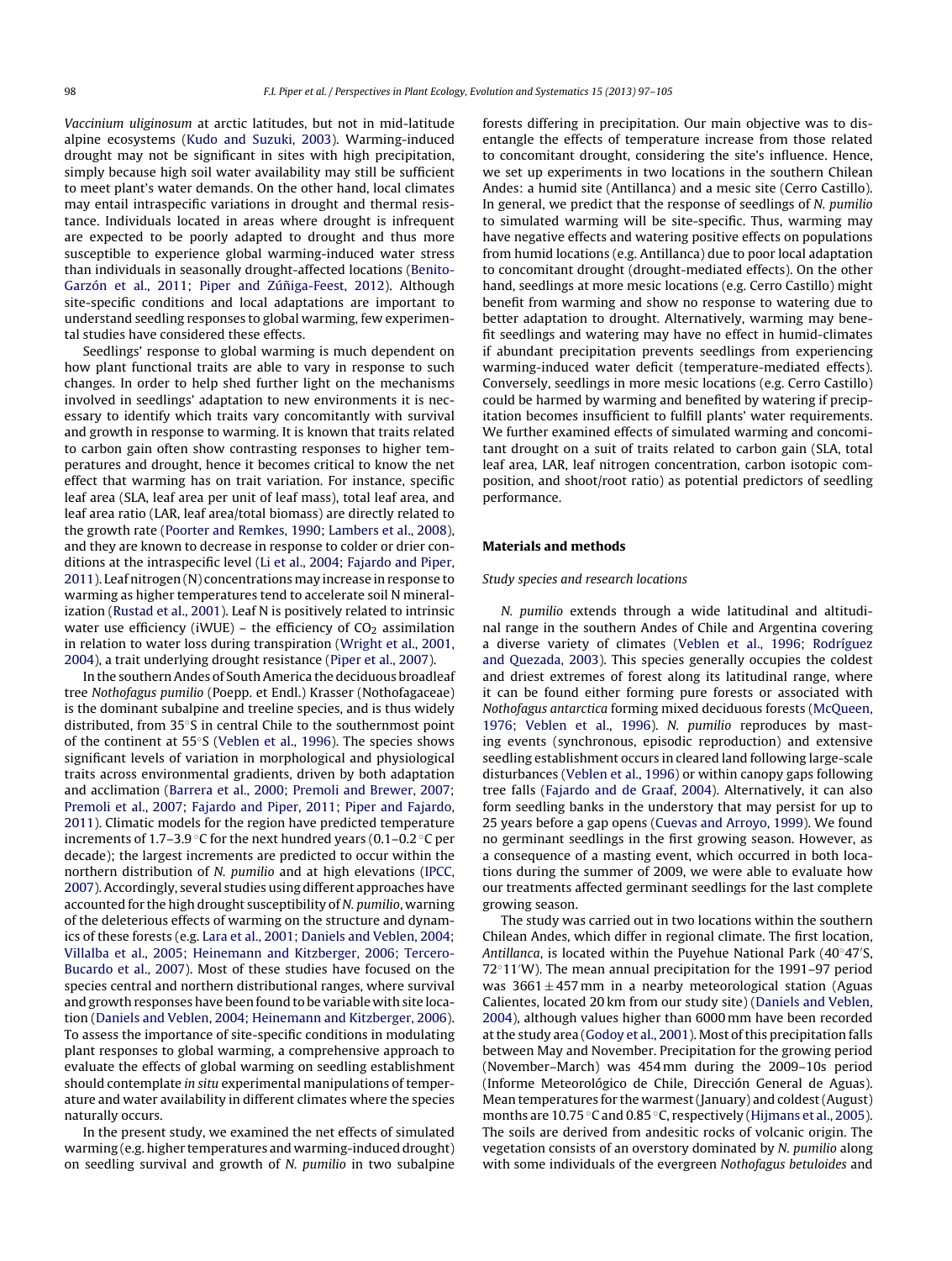a sparse understory mainly composed of Gaultheria mucronata and Empetrum rubrum,two dwarf shrubs (Ericaceae), and some components of Ovidia pillopillo (Thymelaeaceae), Embothrium coccineum (Proteaceae) and Drimys andina (Winteraceae). The second location is found within the Cerro Castillo National Reserve (46◦04 S, 72◦03 W), hereafter called Cerro Castillo. The mean annual precipitation here is 1100 mm, and 250 mm for the growing period (December–March) (Informe Meteorológico de Chile, Dirección General de Aguas). Mean temperatures for the warmest (January) and coldest (July) months are 9.1 °C and −1.55 °C, respectively ([Hijmans](#page-7-0) et [al.,](#page-7-0) [2005\).](#page-7-0) The soil is derived from Aeolian volcanic ash deposits. The vegetation consists of N. pumilio in the overstory and few individuals of G. mucronata, E. rubrum, and Berberis empetrifolia (Berberidaceae) in the understory. In a companion study (A. Fajardo, unpublished) it was found that mean tree height, stand stem density and basal area per hectare were fairly similar in the two subalpine forest stands where the experiments were established in both locations: height,  $15.5$  (SE = 2.6) and  $16.9$  (SE = 2.8) m; density, 880 (SE = 121) and 740 trees (SE = 85) ha<sup>-1</sup>; and basal area, 27.5 (SE = 5.1) and 22.7 (SE = 4.3) m<sup>2</sup> ha<sup>-1</sup>, for Antillanca and Cerro Castillo, respectively.

The experiment was established 75 m below the treeline elevation, under the canopy of monospecific subalpine mature forests of N. pumilio. Specific elevations were 1275 and 1235 m a.s.l in Antillanca and Cerro Castillo, respectively. Because temperature decreases with latitude for a given elevation, and mean temperature for the growing season at the treeline is similar across latitude ([Körner](#page-7-0) [and](#page-7-0) [Paulsen,](#page-7-0) [2004\),](#page-7-0) we assumed that differences in elevation fairly compensated for temperature differences driven by latitude.

#### Experimental design

The experiment was set in both locations in December 2008 (late austral spring) and was continued until December 2010. Warming was passively simulated in situ using 114 cm-diameter, hexagonal open top chambers (OTCs) that rely primarily on trapping solar energy ([Marion](#page-7-0) et [al.,](#page-7-0) [1997\).](#page-7-0) OTCs were made of transparent Plexiglass®, with walls 34 cm high, set up at a 60◦ angle in relation to the soil's surface (open tops measuring 71 cm in diameter). This type of OTC has been extensively used in global warming experiments in tundra and alpine ecosystems (International Tundra Experiment, [www.itex-science.net](http://www.itex-science.net/)) [\(Molau](#page-7-0) [and](#page-7-0) [Mølgaard,](#page-7-0) [1996;](#page-7-0) [Marion](#page-7-0) et [al.,](#page-7-0) [1997;](#page-7-0) [Kudo](#page-7-0) [and](#page-7-0) [Suzuki,](#page-7-0) [2003;](#page-7-0) [Sierra-Almeida](#page-7-0) [and](#page-7-0) [Cavieres,](#page-7-0) [2010\).](#page-7-0) At each site, we selected an area which contained no noticeable canopy gaps, high N. pumilio seedling density in order to ensure sufficient plant material for the experiment, and low understory companion species density in order to avoid plant competition. In this area, one perpendicular-to-the-slope transect was set and plots (∼120 cm-diameter) were established at 3–5 m intervals along the transect.We applied a split-plot experimental design ([Sokal](#page-8-0) [and](#page-8-0) [Rohlf,](#page-8-0) [1995\),](#page-8-0) where twelve plots in Antillanca and six in Cerro Castillo were randomly chosen for the installation of OTCs (+OTC); a similar number of plots were assigned to be controls (−OTC). Each plot (+OTC or −OTC) was split into two halves – the sample unit; one half was subjected to watering (+W) for the whole summer period (mid-December to mid-March), whereas the other half was maintained without watering (−W). Water was applied to compensate for warming-induced drought. The watering system consisted of a main water container connected to plastic hoses with auto-regulated droppers. An automatic watering control system (Model 94075, Orbit®, USA) was used to control the watering time. Three droppers were installed at each sub-plot (inside and outside OTCs), each one was closely fixed to one seedling. Each dropper provided a daily watering of 4 ml/min for 5 min at 0700 a.m. To avoid contaminating the treatments, only the lower half of each plot (slope ∼5%) was watered, while the upper half was maintained without watering. The watering amount and frequency were calculated to ensure regular water provision between visits to the sites. At each visit, we refilled the containers. In both sites, water was collected from natural streams of snow-melt originating nearby. In order to provide a more realistic simulation of global warming by, for example, extending the growing season [\(Danby](#page-7-0) [and](#page-7-0) [Hik,](#page-7-0) [2007\),](#page-7-0) OTCs remained in place throughout the experiment (i.e., including winter).

#### Environmental measurements

As a means to assess the treatments' efficacy, we monitored the following environmental variables at each location: (1) soil temperature of the upper 5 cm (TMC20-HD sensors, connected to a 4-Channel data logger HOBO® U12-006, Onset Computer Corporation), (2) soil volumetric water content of the upper 30 cm (ECH<sub>2</sub>O S-SMA-M005 probes, connected to a HOBO<sup>®</sup> Micro Station logger, Onset Computer Corporation), for one quadruplet of treatments; and (3) air temperature and relative humidity 20 cm above ground (HOBO® U23-001 Temp/RH, Onset Computer Corporation) for one plot with OTC (i.e. inside) and one plot without OTC. All measurements were recorded hourly. Then, daily averages for the 2008–09s and 2009–10s growing seasons were calculated. The air vapor pressure deficit (VPD) was calculated from values of air relative humidity and air temperature. Finally, in order to assure that canopy openness was homogeneous between treatments (+OTC, −OTC) and across replicates, we took one hemispherical photo above each OTC (and −OTC) and estimated the percentage of canopy openness above plots using a 7-mm Nikon f 7.4 fish eye lens mounted on a Nikon Coolpix 5000 digital camera (Nikon Corporation, Tokio, Japan) and GLA (Gap Light Analyzer ver. 2) software ([Frazer](#page-7-0) et [al.,](#page-7-0) [2000\).](#page-7-0) Canopy openness proved not to differ between the treatments in both sites ( $p > 0.05$ ).

#### Plant measurements

For the purpose of survival and growth determination, we selected 20–25 naturally established seedlings with heights of 5 to 10 cm (hereafter referred as large seedlings) within each plot in December 2008, making a total of 714 and 271 in Antillanca and Cerro Castillo, respectively. Additionally, in December 2009 we selected 15–25 germinant seedlings (hereafter referred as small seedlings) within each plot, making a total of 306 in Antillanca and 110 in Cerro Castillo. Seedlings located too close to OTC walls (<15 cm) were not included in the analysis.

All seedlings in each sample unit were counted at the beginning of the experiment for survival analyses. We evaluated seedling survival at the end of December 2010 (early summer of the third growing season), because sometimes seedlings may lose leaves before the end of the season, which could lead to an incorrect mortality assignment. To determine seedling growth, we randomly selected and flagged 2 seedlings per size class in each sample unit. These seedlings were also meant to be harvested at the end of the study (late December 2010) for biomass, nitrogen, and isotopic determination (see below). Large seedlings' height and relative growth rate for the third growing season ( $RGR_h$ , in cm cm<sup>-1</sup>) were computed using the difference between  $\ln(h_2)$  and  $\ln(h_1)$ , where  $h_1$ and  $h_2$  correspond to the height of seedlings at the beginning and end of the 2010–11 growing season, respectively. In N. pumilio,  $h_1$ is easily recognizable at the end of the season due to the presence of scars that form when buds break. In small seedlings, growth was evaluated as height, biomass, and leaf area at harvest time.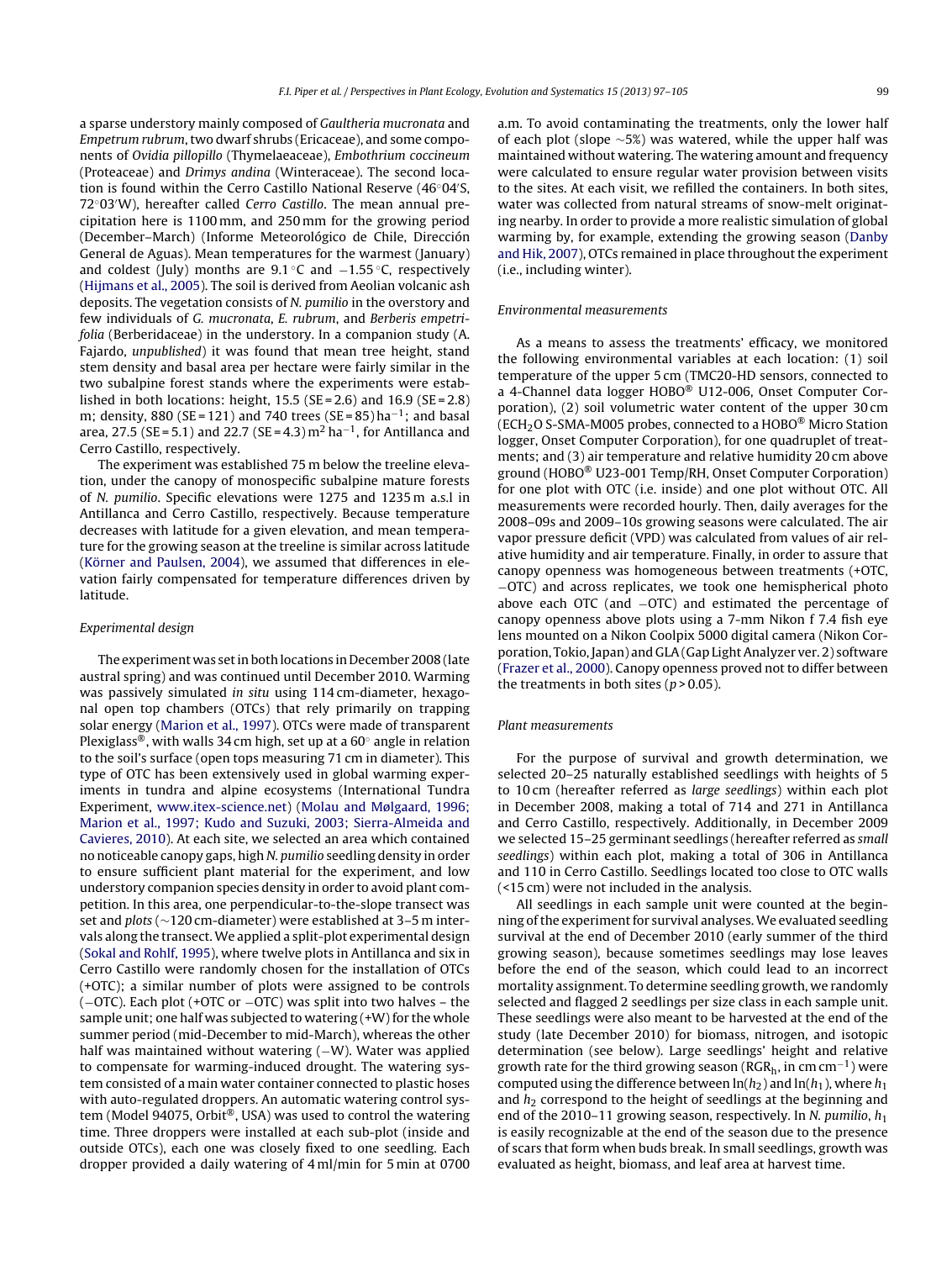After harvesting, seedlings were immediately transported in cold containers to the laboratory. Leaves were detached from the rest of the plant and laid flat separately on a white sheet and photographed with a reference square of known area using a Cybershot® S750 digital camera (Sony Electronics Inc., Japan). Total projected leaf area was calculated using the image-processing software SIGMAPROC (Systat Software Inc., Richmond, CA, USA). Leaves were then oven-dried at 70 ℃ to a constant weight, along with the remaining non-leaf tissue to determine total biomass and carbon isotopic composition. For each seedling, SLA was determined as the ratio between total leaf area and total leaf mass, and for small seedlings only LAR was calculated as the ratio between total leaf area and total biomass. Leaf N concentration was determined from dry, ground leaves by a combustion analyzer (LECO TruSpec® Micro CHN). Carbon isotope ratio analyses were conducted across treatments for each location to examine potential effects of drought occurring concomitantly with increased temperatures. The carbon isotope ratio of leaf material ( $\delta^{13}$ C) is a proxy of intrinsic water use efficiency and stomatal closure due to water stress. Reduction in soil humidity and increment in the leaf-to-air vapor pressure difference are predicted to cause stomatal closure and to consequently increase (less negative values) the  $\delta^{13}$ C in plant biomass ([Farquhar](#page-7-0) et [al.,](#page-7-0) [1989\).](#page-7-0)  $\delta^{13}$ C was analyzed using an elemental analyzer/continuous flow isotope ratio mass spectrometer (IRMS) (ANCA/SL elemental analyzer coupled with a Finnigan MAT Delta PlusXL IRMS). Isotope analyses were conducted at the Center for Stable Isotope Biogeochemistry, University of California-Berkeley). Isotope ratios are expressed in delta notation (‰) relative to an accepted reference standard: Vienna Pee Dee Belemnite for carbon isotope values.

#### Statistical analyses

To evaluate survival responses in the different treatments we fitted generalized linear mixed-effects models (GLMM), considering a logistic link function (alive vs. dead, binomial residual distribution) [\(Pinheiro](#page-7-0) [and](#page-7-0) [Bates,](#page-7-0) [2001\)](#page-7-0) and using the package lme4 ([Bates](#page-7-0) [and](#page-7-0) [Maechler,](#page-7-0) [2009\)](#page-7-0) in R ([R](#page-8-0) [Development](#page-8-0) [Core](#page-8-0) [Team,](#page-8-0) [2009\).](#page-8-0) Thus, we fitted the following model:

$$
logit(N_{a,sp}, N_{d,sp}) = \beta_0 + \beta_1 W r_p + \beta_2 W t_p + \beta_3 W r_p W t_p + \alpha_p + \varepsilon_{sp},
$$

where the  $\beta_s$  are fixed-effect parameters to estimate,  $\alpha_p$  is the random effect (plots) to estimate, N is the abundance of alive,  $a$ , or dead, d, seedlings within each of s sub-plots (treatment; e.g. +OTC +W), and p plots (e.g. +OTC or  $-$ OTC); Wr represents the warming treatment (+OTC,  $-$ OTC); Wt is the watering treatment (+W,  $-$ W);  $\varepsilon$  is the error term, and logit (alive, dead) is the logit link used for binomial data of number of alive "successes" and the number of dead "failures". The sampling unit is the subplot (not the seedling), with a variable number of seedlings. To assess the significance of model parameters, we used likelihood ratio tests (LRT). Additionally, we set a priori planned orthogonal comparisons among treatments to be estimated and tested. For this, we computed net effects of the watering by comparing survival levels (logit scale on planned contrasts).

For continuous variables ( $RGR_h$ , height, biomass, leaf area, SLA, LAR, shoot/root ratios, and  $\delta^{13}$ C), we fitted linear mixed-effects models (LMM), which are essentially the same models we used for the seedlings survival without the logit link (normal instead of binomial residual distribution). In this case, determining the significance of terms was done using the more traditional approach of assessing p-values for the main factor and interaction effects (ANOVA function on lme object in R). In both cases, we also used maximum likelihood and restricted maximum likelihood (REML)



**Fig. 1.** Air temperature, relative air humidity, and air vapor deficit (VPD) inside (+OTC) and outside (−OTC) open top chambers (OTC) at the subalpine forest of Nothofagus pumilio in two locations in the southern Chilean Andes: Antillanca (40◦47 S, 72◦11 W) and Cerro Castillo (46◦04 S, 72◦03 W).Values correspond to daily averages from mid December to March 31st of the 2008–09 and 2009–10 periods.

solutions (for fixed and random effects, respectively) when estimating parameters and testing hypotheses, because the ANOVA method is known to be more sensitive to unbalanced data and outliers.

#### **Results**

#### Effects of OTCs on environmental conditions

In support of the efficacy of our simulated warming experiment we found that in both locations OTCs increased mean and maximum air temperatures by 0.6  $\degree$ C and 2.5–3  $\degree$ C, respectively, whereas they did not modify minimum temperatures. In both locations, the soil temperature inside OTCs was 0.8–0.9 ◦C higher than outside OTCs [\(Table](#page-4-0) 1). Consistent with temperature modifications, soil humidity was reduced by 56% and 30% in Antillanca and Cerro Castillo, respectively [\(Table](#page-4-0) 1). In more detail, OTCs increased mean maximum temperature by  $c$ .  $2^{\circ}$ C between 12:00 and 18:00 h, whereas they did not cause any change during the rest of the day – including overnight (Fig. 1). Air relative humidity was slightly reduced by OTCs leading to higher VPD, particularly during the 12:00–18:00 h period of the day (Fig. 1). OTCs caused important reductions in soil humidity, which were compensated for by watering at about 60 and 100% in Antillanca and Cerro Castillo, respectively [\(Table](#page-4-0) 1).

#### Survival and growth responses to OTCs and watering

In general, we found that in both locations OTCs had no effect on survival, with the exception of large seedlings in Cerro Castillo. Here, seedlings growing inside OTCs had 36% higher survival than seedlings growing outside OTCs [\(Table](#page-4-0) 2). Watering also had no effect on seedling survival, except for large seedlings in Cerro Castillo; this was entirely due to a highly significant effect of watering inside OTCs, where large seedlings had 40–100% higher survival than seedlings growing in other conditions (a difference of 2.2 on the logit scale inside OTCs, p-value < 0.001, planned contrasts,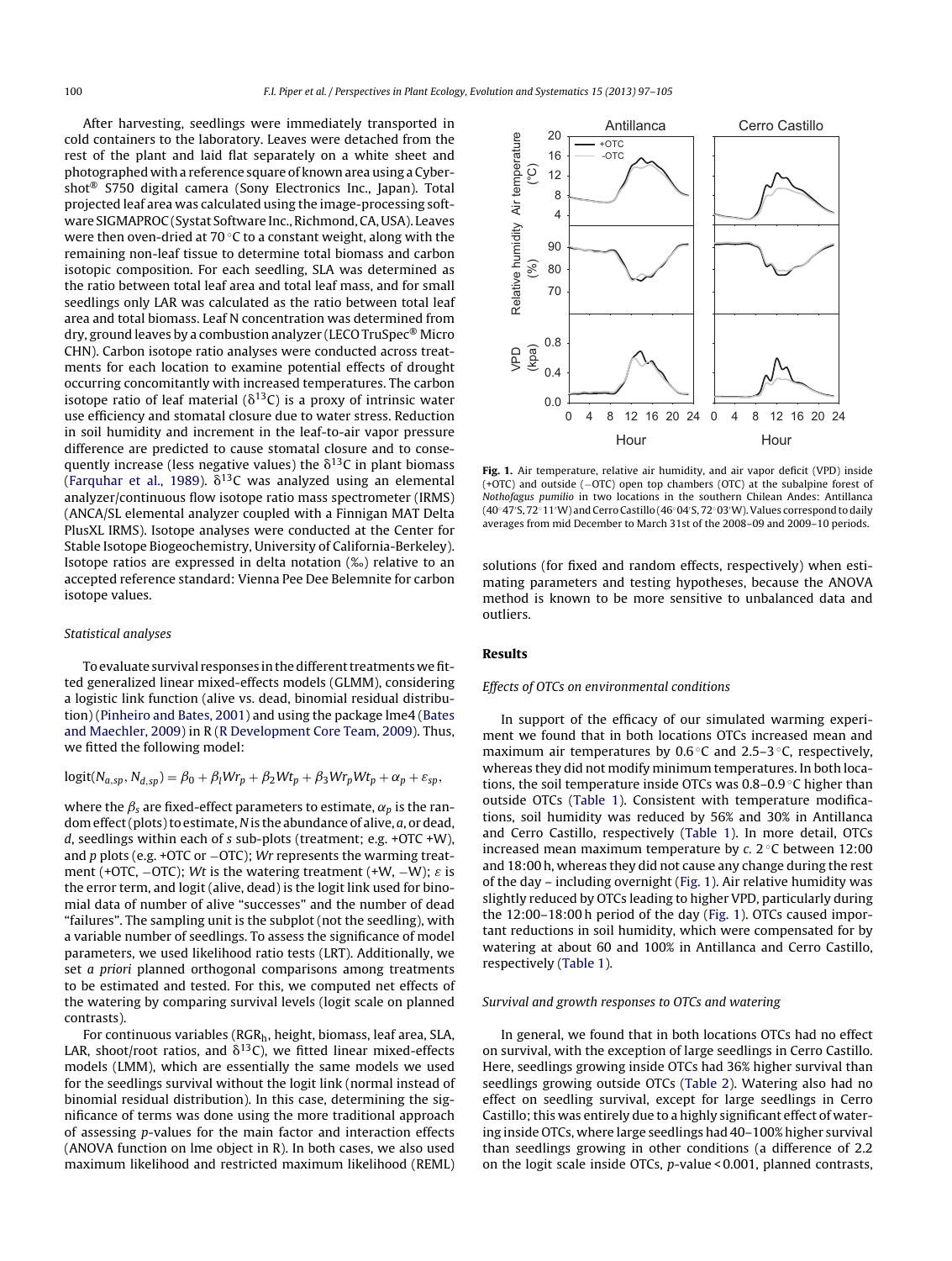<span id="page-4-0"></span>**Table 1**

| Experimental environmental conditions of simulated warming (open top chamber, OTC) and watering (W) in two locations in the southern Andes of Chile: Antillanca (40°47'S |
|--------------------------------------------------------------------------------------------------------------------------------------------------------------------------|
| 72°11′W) and Cerro Castillo (46°04′S, 72°03′W).                                                                                                                          |

|                | Air temperature $(°C)$ |                  |                   | Soil temperature ( $\degree$ C) | VWC $(m^3 m^{-3})$    | Air humidity (%)   | VPD(kPa)            | Canopy openness (%) |
|----------------|------------------------|------------------|-------------------|---------------------------------|-----------------------|--------------------|---------------------|---------------------|
|                | Mean                   | Max.             | Min.              | Mean(SE)                        | Mean (SE)             | Mean (SE)          | Mean (SE)           | Mean (SE)           |
| Antillanca     |                        |                  |                   |                                 |                       |                    |                     | $14.1 (\pm 1.7)$    |
| $-$ OTC $-$ W  | $10.0 (\pm 0.3)$       | $16.5 (\pm 0.6)$ | 5.5 ( $\pm$ 0.3)  | $11.6 (\pm 0.08)$               | $0.09$ ( $\pm 0.00$ ) | $83.8 \ (\pm 1.2)$ | $0.29 \ (\pm 0.02)$ |                     |
| $-$ OTC +W     |                        |                  |                   | $11.5 \ (\pm 0.08)$             | $0.10 \ (\pm 0.00)$   |                    |                     |                     |
| $+$ OTC $-$ W  | $10.6 (\pm 0.3)$       | 18.8 $(\pm 0.7)$ | 5.7 ( $\pm$ 0.3)  | $12.5 \ (\pm 0.09)$             | $0.04$ ( $\pm 0.00$ ) | $83.6 \ (\pm 1.2)$ | $0.32 \ (\pm 0.03)$ |                     |
| $+$ OTC $+$ W  |                        |                  |                   | $12.0 (\pm 0.09)$               | $0.07 (\pm 0.00)$     |                    |                     |                     |
| Cerro Castillo |                        |                  |                   |                                 |                       |                    |                     | $12.7(\pm 3.4)$     |
| $-$ OTC $-$ W  | $6.7 (\pm 0.23)$       | 12.1 $(\pm 0.3)$ | $2.8 (\pm 0.2)$   | 5.9 ( $\pm$ 0.02)               | $0.10 \ (\pm 0.00)$   | 85.8 $(\pm 0.8)$   | $0.18 (\pm 0.01)$   |                     |
| $-$ OTC +W     |                        |                  |                   | 5.9 ( $\pm$ 0.02)               | $0.12 \ (\pm 0.00)$   |                    |                     |                     |
| $+$ OTC $-$ W  | 7.3 $(\pm 0.24)$       | $15.4 (\pm 0.5)$ | $2.9 \ (\pm 0.2)$ | 6.7 ( $\pm$ 0.02)               | $0.07 (\pm 0.00)$     | $84.9 (\pm 0.8)$   | $0.22 \ (\pm 0.02)$ |                     |
| $+$ OTC $+$ W  |                        |                  |                   | 6.6 ( $\pm$ 0.02)               | $0.09$ ( $\pm 0.00$ ) |                    |                     |                     |

Values shown correspond to daily averages and standard errors for the 2008–09 and 2009–10 growing seasons; SE stands for standard error.

#### **Table 2**

Likelihood ratio tests ( $\chi^2$  and p-value) for warming (OTC), watering (W) and the interaction of both, and estimates of survival probabilities (mean  $+$  SE) for treatments based on generalized mixed-effects models (GLMM) for seedlings of Nothofagus pumilio at two subalpine forest locations in the southern Andes of Chile: Antillanca (40°47′S, 72°11′W) and Cerro Castillo (46°04′S, 72°03′W).

|                 | Antillanca     | Cerro Castillo            |
|-----------------|----------------|---------------------------|
| Small seedlings |                | $\chi^2$ (p-value)        |
| <b>OTC</b>      | 0.915(0.633)   | 3.909 (0.142)             |
| W               | 1.130 (0.568)  | 1.470 (0.480)             |
| $OTC^*W$        | 0.832(0.362)   | 1.420 (0.233)             |
|                 |                | Mean $(\pm 1 \text{ SE})$ |
| $-$ OTC $-$ W   | 0.798(0.565)a  | 0.651(0.601)a             |
| $-$ OTC +W      | 0.808(0.628)a  | 0.595(0.675)a             |
| $+$ OTC $-$ W   | 0.790(0.579) a | 0.709(0.615) a            |
| $+$ OTC $+$ W   | 0.900(0.687) a | 0.806(0.649) a            |
| Large seedlings |                | $\chi^2$ (p-value)        |
| <b>OTC</b>      | 3.350 (0.187)  | $16.961 (\le 0.001)$      |
| W               | 3.524 (0.172)  | 19.250 (< 0.001)          |
| $OTC^*W$        | 3.660 (0.067)  | 16.296 (< 0.001)          |
|                 |                | Mean $(\pm 1 \text{ SE})$ |
| $-$ OTC $-$ W   | 0.837(0.589) a | 0.675(0.554) b            |
| $-$ OTC $+$ W   | 0.750(0.609) a | $0.470(0.617)$ c          |
| $+$ OTC $-$ W   | 0.795(0.564) a | 0.606(0.555) b            |
| $+$ OTC $+$ W   | 0.890(0.610)a  | 0.946(0.676) a            |
|                 |                |                           |

p-Values < 0.05 (in bold) refer to a significant effect of a treatment factor on seedlings survival; different letters are used to differentiate a significant effect on the response among treatments.

Table 2, Fig. 2). Neither OTCs nor watering had any significant effect on the survival of small seedlings in any location.

Although there was a trend of higher growth inside OTCs, this effect was only significant in Antillanca (Table 3, [Fig.](#page-5-0) 3). At this site, small seedlings grew more inside OTCs, having 40, 18, and 21% higher height, biomass, and leaf area, than seedlings



**Fig. 2.** Differences in survival (logit scale) between seedlings of Nothofagus pumilio grown with and without watering inside (+OTC) and outside (−OTC) open top chambers. For small and large seedlings, survival was recorded after one and two complete growing seasons, respectively. Where the difference is positive, growing under a watering regime is better; where the difference is negative growing without watering is better. \*\*\* indicates planned comparisons between treatments statistically significant at p-value < 0.0001; ns stands for a non-significant ( $p > 0.05$ ) comparison. Planned comparisons were also conducted between seedlings grown inside and outside OTCs, for which statistical significance is shown in the middle of each panel.

growing outside OTCs. Likewise, OTCs significantly increased the RGRh of large seedlings. Watering, on the other hand, had a significant positive effect on the leaf area of small seedlings in Antillanca ([Fig.](#page-5-0) 3); such a positive effect was highest inside

#### **Table 3**

Statistical results (F and p-values) showing the effects of warming (OTC), watering (W) and the interaction of both based on linear mixed-effect models (LMM) for seedlings of Nothofagus pumilio in two subalpine forest locations in the southern Andes of Chile: Antillanca (40◦47′S, 72°11′W) and Cerro Castillo (46◦04′S, 72◦03′W).

|                | Small seedlings |               |                        | Large seedlings              |  |
|----------------|-----------------|---------------|------------------------|------------------------------|--|
|                | Height (cm)     | Biomass $(g)$ | Leaf area $\rm (cm^2)$ | $RGR$ (cm cm <sup>-1</sup> ) |  |
| Antillanca     |                 |               |                        |                              |  |
| <b>OTC</b>     | 9.710(0.002)    | 3.950(0.050)  | 5.18(0.025)            | $13.00 \, (\le 0.001)$       |  |
| W              | 1.790 (0.184)   | 1.560 (0.217) | 4.23 (0.048)           | 1.25(0.27)                   |  |
| OTC * W        | 0.210(0.651)    | 0.390(0.532)  | 0.09(0.077)            | 0.42(0.52)                   |  |
| Cerro Castillo |                 |               |                        |                              |  |
| <b>OTC</b>     | 2.550(0.122)    | 2.840(0.103)  | 2.980(0.095)           | 0.01(0.98)                   |  |
| W              | 0.010(0.924)    | 0.050(0.829)  | 0.020(0.882)           | 0.62(0.44)                   |  |
| OTC * W        | 0.540(0.469)    | 0.100(0.750)  | 0.550(0.466)           | 0.36(55)                     |  |

Notes: p-values < 0.05 (in bold) refer to a significant effect of a treatment factor on the response variable; biomass was not normally distributed and hence square root transformations were used to achieve normality. Standard errors of final biomass were computed on normalized data.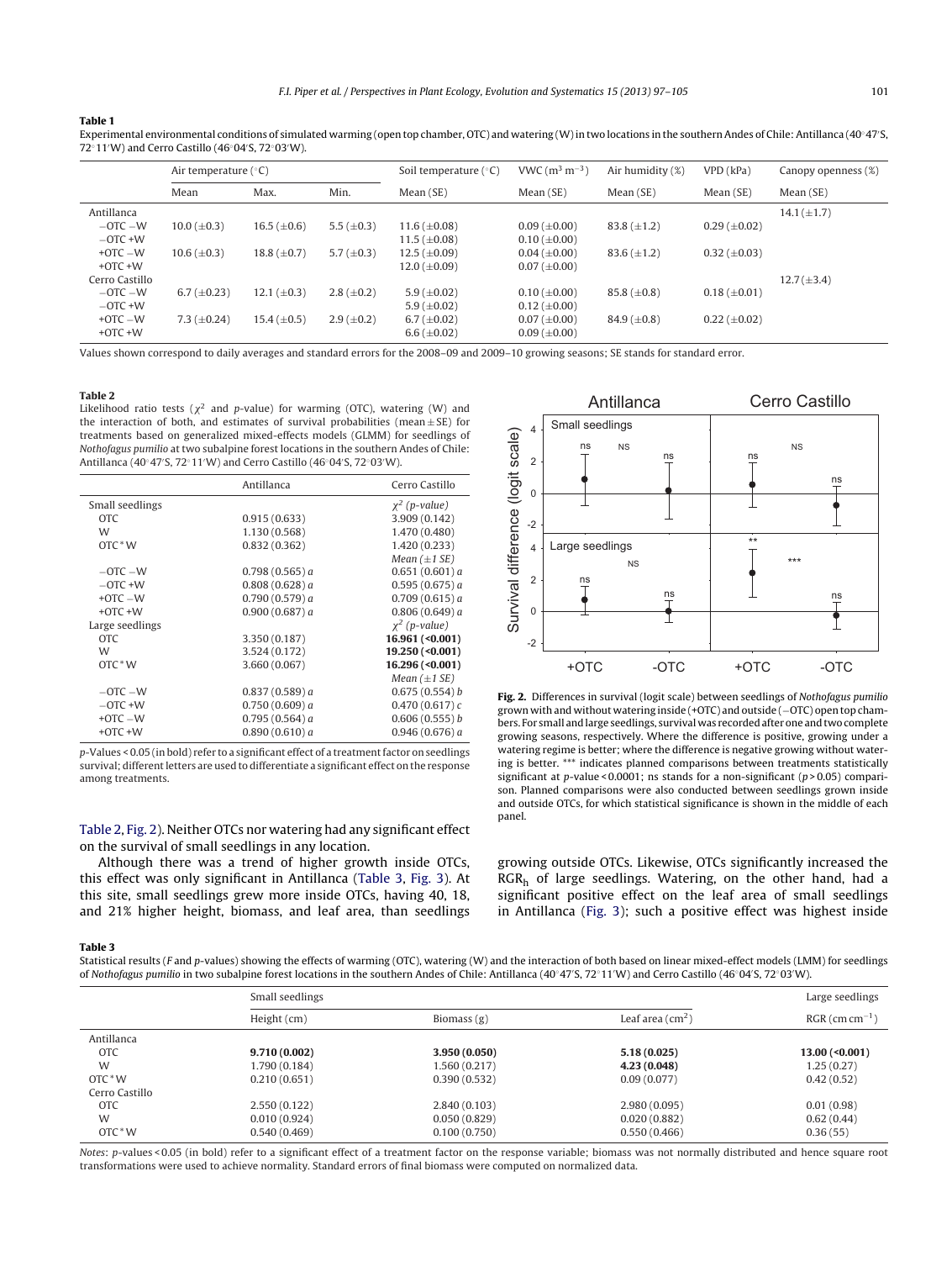<span id="page-5-0"></span>

**Fig. 3.** Effects of simulated warming (by open top chambers, OTCs) and watering on seedling growth of Nothofagus pumilio at two locations in the southern Chilean Andes: Antillanca (40°47′S, 72°11′W) and Cerro Castillo (46°04′S, 72°03′W). For small seedlings, data shown correspond to height, biomass, and leaf area after one complete growing season. For large seedlings, relative growth rate in height after two complete growing seasons is shown. Different lower case letters indicate differences between treatments statistically significant at p-value < 0.05.

OTCs ([Table](#page-4-0) 3). Watering had no effect on the growth of small seedlings in Cerro Castillo or on the large seedlings in any site ([Table](#page-4-0) 3).

#### Plant traits

When small seedlings grew inside OTCs in Antillanca, they had significantly higher SLA and lower  $\delta^{13}$ C and leaf N concentration than outside OTCs ([Table](#page-6-0) 4). Similar results were observed for large seedlings at the same location, although there was no variation in leaf N concentration, and the maximum SLA was found inside OTCs without watering (this was the only case for a significant interaction). In contrast, OTCs had no effect on these traits in seedlings of any size class in Cerro Castillo ([Table](#page-6-0) 4). Watering only caused increments in the leaf N concentration of small seedlings in Cerro Castillo ([Table](#page-6-0) 4). LAR and root/shoot ratio were not affected by any treatment [\(Table](#page-6-0) 4).

## **Discussion**

#### Warming simulation

Our simulated warming experiment caused a slight increase in mean temperature for the growing season  $(0.6\degree C)$  in both sites. Although this value is lower than what general models predict for the end of the 21st century in southern South America (e.g. 1.7–3.9 $\degree$ C, [IPCC,](#page-7-0) [2007\),](#page-7-0) it is in accordance with the real temperature increases predicted for the short term  $(c, 0.2 \degree C)$  per decade, under a worst-case scenario of  $CO<sub>2</sub>$  emissions). In southern Chile's case, c. 0–0.5 $\degree$ C temperature increases are predicted for the next two decades [\(IPCC,](#page-7-0) [2007\).](#page-7-0) As an aside, climate predictions for southern South America should be interpreted with cautions, especially because there are still extensive regions with few or no meteorological stations, in addition to a scarcity of reliable records on which to base models ([Hansen](#page-7-0) et [al.,](#page-7-0) [2010\).](#page-7-0)

#### Warming effects on seedling performance of Nothofagus pumilio

In the subalpine forests of N. pumilio examined in this study, simulated future conditions of warming did not decrease seedling survival or growth [\(Figs.](#page-4-0) 2 and 3). This general result means that warming-induced water deficit did not override the benefits caused by higher temperatures on seedling survival and growth. In fact, warming had positive effects on these responses (increased growth inAntillanca and increased large seedling survival in Cerro Castillo). Thus, the prediction that global warming could have deleterious effects on seedling establishment due to increased water deficit, pointed out by several studies in different plant communities ([Millar](#page-7-0) et [al.,](#page-7-0) [2004;](#page-7-0) [Lloret](#page-7-0) et al., [2005;](#page-7-0) [Shevtsova](#page-7-0) et al., [2009\),](#page-7-0) including the forests of N. pumilio ([Daniels](#page-7-0) [and](#page-7-0) [Veblen,](#page-7-0) [2004;](#page-7-0) [Heinemann](#page-7-0) [and](#page-7-0) [Kitzberger,](#page-7-0) [2006;](#page-7-0) [Tercero-Bucardo](#page-7-0) et [al.,](#page-7-0) [2007\),](#page-7-0) was not supported. Rather, our results are consistent with a central role of low temperature limiting seedling establishment at subalpine forests ([Cuevas,](#page-7-0) [2000;](#page-7-0) [Lajzerowicz](#page-7-0) et [al.,](#page-7-0) [2004\),](#page-7-0) where positive responses of seedlings to experimental warming seem to be common (e.g. [Xu](#page-8-0) et [al.,](#page-8-0) [2012\).](#page-8-0) This may imply that temperature increases associated with climate change will promote forest infilling ([Innes,](#page-7-0) [1991\).](#page-7-0)

The lack of warming-induced negative effects on seedling survival and growth of N. pumilio found in this study may be explained by the small variation in mean temperature induced by the OTCs (i.e.  $0.6\degree$ C). Nevertheless, as the small change in temperature caused significant reductions in soil humidity (56 and 30% in Antillanca and Cerro Castillo, respectively), experimental conditions appeared rather adequate to test effects of warming-induced water deficit on N. pumilio. A better explanation for the mismatch of our results with particular predictions could be climate difference. Most studies reporting negative impacts of drought on the survival and growth of N. pumilio were carried out just across the Andes (east slopes) ([Heinemann](#page-7-0) [and](#page-7-0) [Kitzberger,](#page-7-0) [2006;](#page-7-0) [Tercero-Bucardo](#page-7-0) et [al.,](#page-7-0) [2007\).](#page-7-0) Due to a rain shadow effect, precipitation in these slopes is up to 80% lower than in the west slopes ([Daniels](#page-7-0) [and](#page-7-0) [Veblen,](#page-7-0) [2004\)](#page-7-0) (where our study was conducted). Even our mesic site, Cerro Castillo, has higher precipitation than any other site located on the eastern Andes. Thus, the minimum level of soil humidity assessed in this study could have not resulted limiting for N. pumilio. Nonetheless, [Daniels](#page-7-0) [and](#page-7-0) [Veblen](#page-7-0) [\(2004\)](#page-7-0) suggested that water deficit associated with climate change could limit seedling establishment of N. pumilio at the treeline ecotone in Antillanca. They found time-dependent relationships between the seedling establishment of N. pumilio and interannual- and decadal-scale climate variation, suggesting that high temperatures promotes seedling establishment only when high precipitation co-occurs. We did not corroborate such a relationship of water stress being the major limiting factor for seedling performance at this site. [Daniels](#page-7-0) [and](#page-7-0) [Veblen](#page-7-0) [\(2004\),](#page-7-0) however, sampled at the treeline elevation, where soil is characterized by a coarse texture, which limits humidity retention. In contrast, we conducted our experiment 75 m below the treeline (i.e., subalpine forest), where soil texture is finer and vegetation cover is higher than at the treeline, leading to higher water retention and lower evapotranspiration. Additionally, at treeline elevation a more open canopy will certainly trigger higher water demands compared to those occurring in our experiment at the timberline elevation with some canopy cover.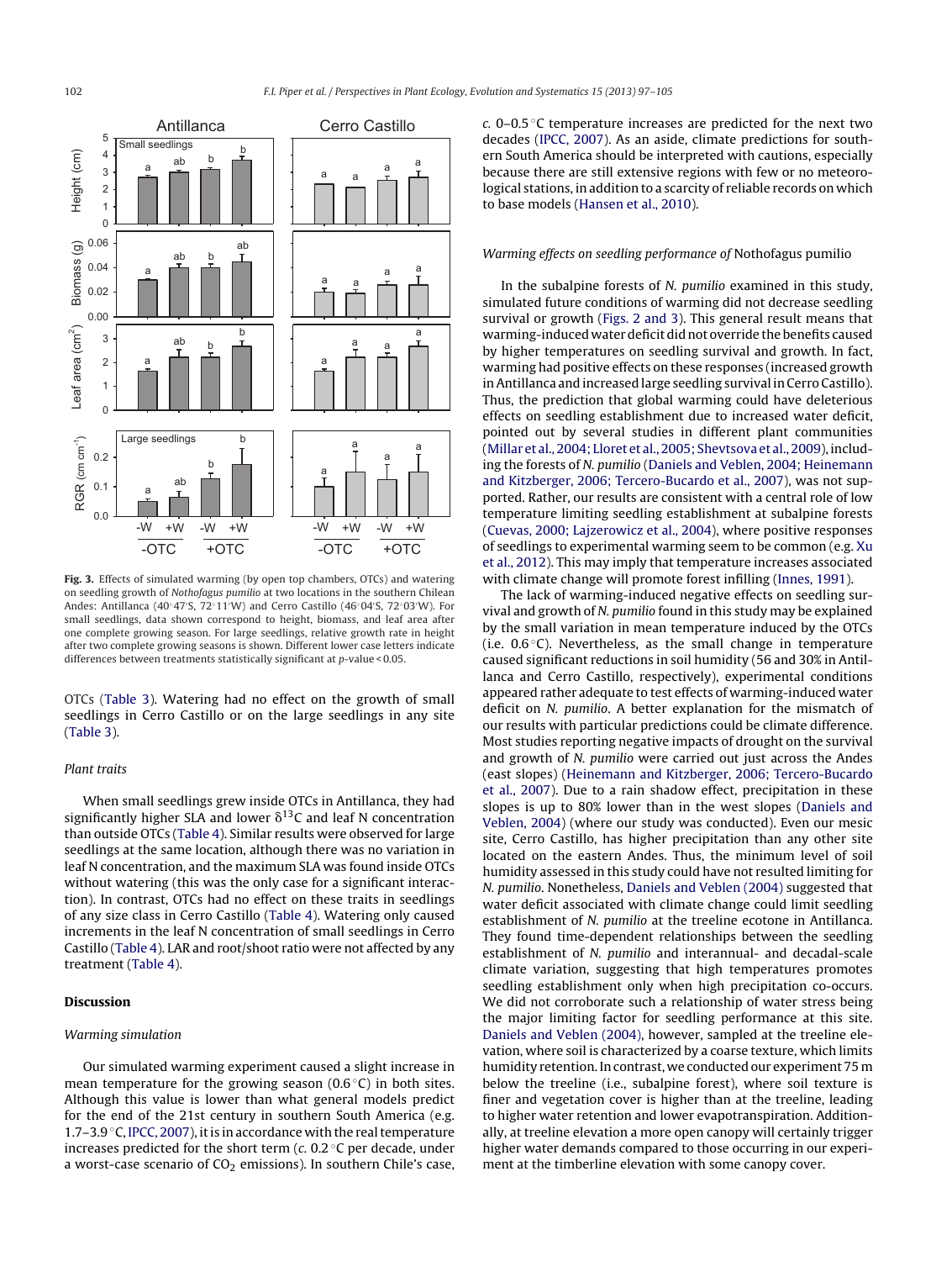#### <span id="page-6-0"></span>**Table 4**

Linear mixed-effect model outputs (F and p-values) showing the effects of warming (OTC), watering (W) and the interaction of both, and estimates of seedling trait values (±SE) and comparisons among treatments for seedlings of Nothofagus pumilio at two subalpine forest locations in the southern Andes of Chile: Antillanca (40◦47 S, 72◦11 W) and Cerro Castillo (46◦04 S, 72◦03 W).

|                | Small seedlings    |              |                                          |                  |                 | Large seedlings    |              |                                          |
|----------------|--------------------|--------------|------------------------------------------|------------------|-----------------|--------------------|--------------|------------------------------------------|
|                | $\delta^{13}C$ (%) | Nitrogen (%) | $SLA$ (cm <sup>2</sup> g <sup>-1</sup> ) | LAR              | Shoot/root      | $\delta^{13}C$ (%) | Nitrogen (%) | $SLA$ (cm <sup>2</sup> g <sup>-1</sup> ) |
| Antillanca     |                    |              |                                          |                  | $F(p-value)$    |                    |              |                                          |
| <b>OTC</b>     | 13.25 (0.005)      | 6.22(0.03)   | 4.25(0.04)                               | 1.45(0.23)       | 0.06(0.80)      | 6.97(0.027)        | 3.84(0.08)   | 1.75(0.19)                               |
| W              | 0.35(0.57)         | 2.16(0.16)   | 1.38(0.24)                               | 0.03(0.87)       | 0.00(0.98)      | 1.98(0.193)        | 4.30(0.06)   | 0.37(0.55)                               |
| OTC * W        | 0.69(0.43)         | 1.52(0.24)   | 0.12(0.73)                               | 0.39(0.53)       | 1.01(0.32)      | 1.02(0.338)        | 0.001(0.98)  | 5.11(0.03)                               |
|                |                    |              |                                          |                  | Mean $(\pm SD)$ |                    |              |                                          |
| $-$ OTC $-$ W  | $-29.74(0.21)a$    | 1.04(0.06) a | 206.95 (6.82) $a$                        | 57.40 $(3.00) a$ | 1.75(0.12)a     | $-30.87(0.21)a$    | 2.09(0.06) a | 184.43 (9.61) a                          |
| $-$ OTC +W     | $-29.71(0.30) a$   | 1.24(0.09) a | 217.32(12.68) a                          | 55.28 (6.04) $a$ | 1.94(0.24)a     | $-30.70(0.11)a$    | 1.93(0.06) a | 199.41 (15.96) ab                        |
| $+$ OTC $-$ W  | $-30.32(0.21) b$   | 0.95(0.06) b | 223.17(7.28) b                           | 60.25 $(3.29)$ a | 1.89(0.13)a     | $-31.19(0.21) b$   | 1.94(0.08) a | 219.70(9.21) b                           |
| $+$ OTC $+$ W  | $-30.63(0.30) b$   | 0.98(0.09) b | 240.00 (15.84) b                         | 64.24 (7.77) a   | 1.71(0.31)a     | $-31.64(0.27) b$   | 1.77(0.08) a | 190.21 (15.96) ab                        |
| Cerro Castillo |                    |              |                                          |                  | $F(p-value)$    |                    |              |                                          |
| <b>OTC</b>     | 0.30(0.59)         | 0.11(0.74)   | 1.14(0.29)                               | 0.80(0.38)       | 0.02(0.89)      | 0.21(0.66)         | 1.12(0.31)   | 0.84(0.37)                               |
| W              | 0.58(0.46)         | 4.51(0.05)   | 1.15(0.29)                               | 0.66(0.42)       | 0.08(0.78)      | 0.45(0.52)         | 0.12(0.73)   | 1.82(0.19)                               |
| OTC * W        | 0.87(0.38)         | 0.11(0.74)   | 1.92(0.18)                               | 3.60(0.07)       | 0.46(0.50)      | 0.02(0.90)         | 0.53(0.48)   | 1.49(0.23)                               |
|                |                    |              |                                          |                  | Mean $(\pm SD)$ |                    |              |                                          |
| $-$ OTC $-$ W  | $-29.83(0.21)a$    | 1.16(0.11)a  | 242.61 (13.90) a                         | 65.96(5.83) a    | 2.79(0.47) a    | $-30.718(0.258) a$ | 1.56(0.14) a | 170.10 (14.06) a                         |
| $-$ OTC +W     | $-29.81(0.28) a$   | 1.49(0.14) b | 203.93(18.27) a                          | 60.81(7.28) a    | 3.00(0.65) a    | $-30.303(0.515)a$  | 1.51(0.14) a | 196.14 (15.74) a                         |
| $+$ OTC $-$ W  | $-29.74(0.25) a$   | 1.16(0.13) a | 205.52(16.98) a                          | 60.66 $(6.82) a$ | 3.26(0.60) a    | $-30.555(0.258) a$ | 1.61(0.19) a | 173.26(13.75) a                          |
| $+$ OTC $+$ W  | $-30.18(0.28) a$   | 1.40(0.14) b | 208.62 $(19.4) a$                        | 75.77 (7.61) a   | 2.70(0.70)a     | $-30.383(0.364)a$  | 1.36(0.19) a | 175.42(16.21)a                           |
|                |                    |              |                                          |                  |                 |                    |              |                                          |

Notes: p-values < 0.05 (in bold) refer to a significant effect of a treatment factor on the response variable; different letters are used to differentiate a significant effect on the response among treatments.

Seedling survival and growth responses, as hypothesized, were site-specific. Warming significantly increased large seedling survival in Cerro Castillo suggesting that these seedlings are more temperature-limited than those in Antillanca. In this regard, mean temperature for the growing season in Cerro Castillo was c. 3 ◦C lower than in Antillanca. Watering did not affect seedling survival in Antillanca while in Cerro Castillo large seedling survival increased in response to watering combined with warming and decreased in response to watering outside OTCs. The increased survival in response to watering combined with warming could be explained by the different compensation for warming induceddrought achieved through watering at the sites (full at Cerro Castillo; 60% at Antillanca). Additionally, seedlings growing in Antillanca may have a higher drought resistance than those of Cerro Castillo, hence being less responsive to watering. Consistent with this idea, seedlings in Antillanca grew faster in response to warming in spite of the more drastic reductions in soil moisture respect to Cerro Castillo ([Table](#page-4-0) 1), and had generally lower shoot/root ratios (Table 4). From a local adaptation perspective, this result is contrary to what we had expected (i.e., lower drought resistance in seedlings from the humid location). Although Antillanca appears to be a rather humid site, there is certainly some Mediterranean influence ([Daniels](#page-7-0) [and](#page-7-0) [Veblen,](#page-7-0) [2004\)](#page-7-0) which may be driving local adaptation to resist seasonal drought. In the same line, Antillanca's volcanic soils account for very low water retention [\(Veblen](#page-8-0) et [al.,](#page-8-0) [1977\),](#page-8-0) suggesting that reduced water availability may be more common than expected from precipitation records. This is supported by the generally lower values of volumetric water content in Antillanca as compared to Cerro Castillo [\(Table](#page-4-0) 1). The negative effects of watering on the survival of large seedlings in Cerro Castillo when it was not combined with warming could indicate that in this location N. pumilio has some intolerance to high soil moisture (−OTC+W treatment combination was the most humid treatment at Cerro Castillo, [Table](#page-4-0) 1), as suggested by other studies ([Martínez](#page-7-0) [Pastur](#page-7-0) et [al.,](#page-7-0) [2007;](#page-7-0) [Ivancich](#page-7-0) et [al.,](#page-7-0) [2012\).](#page-7-0) Together, these findings confirm that seedling responses to simulated warming appear to be modulated by local climate and intraspecific variation, as has been previously suggested for N. pumilio ([Barrera](#page-7-0) et [al.,](#page-7-0) [2000;](#page-7-0) [Premoli,](#page-7-0) [2003;](#page-7-0) [Premoli](#page-7-0) [and](#page-7-0) [Brewer,](#page-7-0) [2007;](#page-7-0) [Fajardo](#page-7-0) [and](#page-7-0) [Piper,](#page-7-0) [2011\).](#page-7-0)

#### Trait variation caused by warming

Along with higher growth, warming promoted higher SLA and leaf area in seedlings grown in Antillanca. In subalpine forests, SLA and leaf area decrease with elevation ([Li](#page-7-0) et [al.,](#page-7-0) [2004;](#page-7-0) [Fajardo](#page-7-0) [and](#page-7-0) [Piper,](#page-7-0) [2011\),](#page-7-0) suggesting that they are limited by temperatures. Our results indicate that warming effectively reduces such limitations on SLA and leaf area, leading to faster growth in seedlings of N. pumilio. At the same time, these results show no evidence of any drought effect induced by warming, which, on the other hand, should have provoked lower SLA. Warming, unexpectedly, did not cause any increment in leaf N concentration, but instead triggered it todecrease for small seedlings inAntillanca.We think that although warming increased maximum soil temperatures, increments were small and most likely insufficient to accelerate soil mineralization as it has been found in other studies [\(Rustad](#page-8-0) et [al.,](#page-8-0) [2001\).](#page-8-0) Alternatively, the lower leaf N concentrations in seedlings under warming found in Antillanca may reflect some nutrient limitation associated with faster growth. In this case, insufficient leaf N concentration could have caused the lower iWUE (i.e., more negative values of  $\delta^{13}$ C) of seedlings under warming regarding seedlings grown in normal conditions, if photosynthetic capacity became N limited ([Wright](#page-8-0) et [al.,](#page-8-0) [2001\).](#page-8-0) Nonetheless, the most parsimonious interpretation of the lower  $\delta^{13}$ C of seedlings inside the OTCs seems to be an absence of stomatal limitations on photosynthesis, which appears consistent with the higher photosynthetic capacities and leaf area found in the seedlings of N. pumilio in response to experimental drought ([Martínez](#page-7-0) [Pastur](#page-7-0) et [al.,](#page-7-0) [2007;](#page-7-0) [Ivancich](#page-7-0) et [al.,](#page-7-0) [2012\).](#page-7-0) Alternatively, a "water-spending" habit characterized by high rates of stomatal conductance under water deficit has been found in South American deciduous Nothofagus ([Read](#page-8-0) et [al.,](#page-8-0) [2010\).](#page-8-0) In this scenario, warming could have led seedlings to experience water stress, thus being unable to regulate stomatal conductance.

#### Implications for community structure and dynamic

The most recent climatic models are equivocal for precipitation predictions for southern South America [\(http://cmip-pcmdi.](http://cmip-pcmdi.llnl.gov/cmip5/) [llnl.gov/cmip5/\)](http://cmip-pcmdi.llnl.gov/cmip5/). If no variation in precipitation is assumed, reductions in soil moisture can parsimoniously be expected to be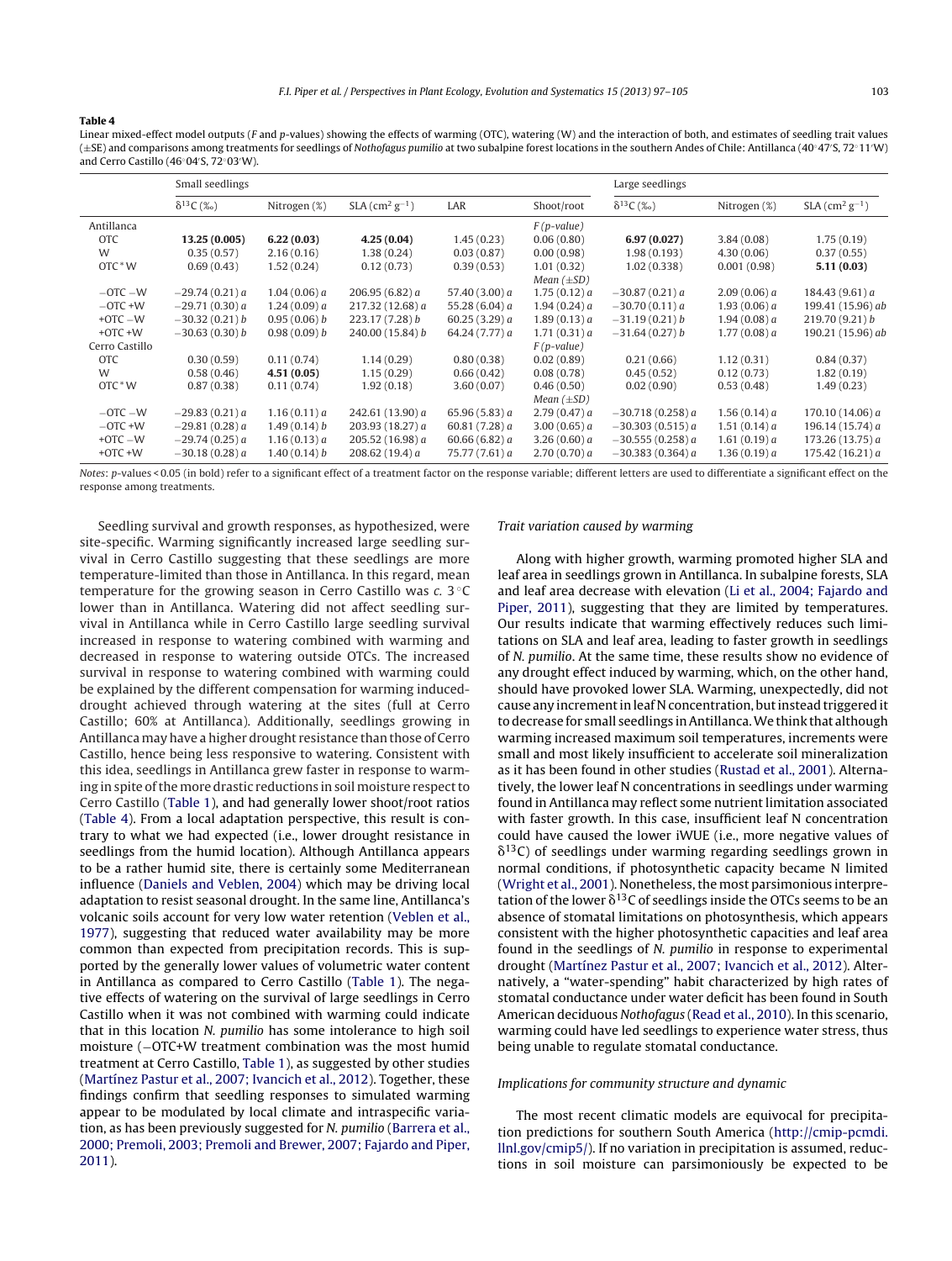<span id="page-7-0"></span>higher in Antillanca than Cerro Castillo, due to higher temperature increases for the former (IPCC, 2007). We note that under the temperature increases and, particularly, reductions in soil moisture achieved in this study, survival was kept high and seedling growth was favored. And yet, faced with the unprecedented 20th century warming in the southern Andes ([Villalba](#page-8-0) et [al.,](#page-8-0) [2003\)](#page-8-0) there has, surprisingly, been no recent regeneration pulses of N. pumilio (Cuevas, 2002; Daniels and Veblen, 2004; Fajardo and McIntire, 2012). Our results suggest that by maintaining high survival and growth rates of established seedlings global warming should promote denser seedling banks composed of larger and hence more water-demanding seedlings. Competition for water and nutrients could eventually override the initial advantages of global warming on growth and survival (e.g. Kudo and Suzuki, 2003), thus aligning our results with the documented absence ofincreased regeneration of N. pumilio.

### **Conclusions**

We showed here that simulated warming did not hinder the survival and growth of N. pumilio seedlings at two climatically contrasting sites in southern Chile, despite the presence of concomitant dryness. In response to warming and watering, growth was stimulated in seedlings in Antillanca but not in Cerro Castillo, suggesting that intraspecific variation influences responses to global warming in this species, in line with what has been indicated in other studies (Benito-Garzón et al., 2011; Fajardo et al., 2011). Overall, total leaf area and SLA appeared to be good predictors of seedling performance under warming conditions. Our study, thus, concurs with general predictions about positive effects of global warming on seedling establishment in cold-humid regions [\(Taylor,](#page-8-0) [1995;](#page-8-0) [Holtmeier](#page-8-0) [and](#page-8-0) [Broll,](#page-8-0) [2005;](#page-8-0) [Danby](#page-8-0) [and](#page-8-0) [Hik,](#page-8-0) [2007\).](#page-8-0)

#### **Acknowledgements**

This work was supported by the Chilean Fondo Nacional de Desarrollo Científico y Tecnológico (FONDECYT) postdoctoral project No. 3080057 to F.I.P. Additional funding was provided to A.F. by the CIEP-Montana project, which is a contribution of The University of Montana (USA) to the Centro de Investigación en Ecosistemas de la Patagonia (CIEP). L.A.C. thanks F ICM P05-002 and CONICYT PFB-023. We thank the Corporación Nacional Forestal (CONAF) for facilitating access to Puyehue N.P and to Reserva Nacional Cerro Castillo. Our thanks to Prof. Hans Lambers and three anonymous reviewers for helpful comments and suggestions.

#### **References**

- Barrera, M.D., Frangi, J.L., Richter, L.L., Perdomo, M.H., Pinedo, L.B., 2000. Structural and functional changes in Nothofagus pumilio forests along an altitudinal gradient in Tierra del Fuego, Argentina. J. Veg. Sci. 11, 179–188.
- Bates, D., Maechler, M., 2009. lme4: Linear Mixed-effects Models using S4 Classes. R Package Version 0.999375-31. [http://CRAN.R-project.org/package=lme4](http://cran.r-project.org/package=lme4)
- Bates, B.C., Kundzewicz, Z.W., Wu, S., Palutikof, J.P., 2008. Climate Change and Water. Technical Paper of the Intergovernmental Panel on Climate Change. IPCC Secretariat, Geneve.
- Benito-Garzón, M., Alía, R., Robson, T.M., Zavala, M.A., 2011. Intra-specific variability and plasticity influence potential tree species distributions under climate change. Global Ecol. Biogeogr. 20, 766–778.
- Cuevas, J.G., 2000. Tree recruitment at the Nothofagus pumilio alpine timberline in Tierra del fuego, Chile. J. Ecol. 88, 840–855.
- Cuevas, J.G., 2002. Episodic regeneration at the Nothofagus pumilio alpine timberline in Tierra del Fuego, Chile. J. Ecol. 90, 52–60.
- Cuevas, J.G., Arroyo, M.K., 1999. Absence of a persistent seed bank in Nothofagus pumilio (Fagaceae) in Tierra del Fuego, Chile. Rev. Chil. Hist. Nat. 72, 73–82.
- Danby, R.K., Hik, D.S., 2007. Responses of white spruce (Picea glauca) to experimental warming at a subarctic alpine treeline. Global Change Biol. 13, 437–451.
- Daniels, L.D., Veblen, T.T., 2004. Spatiotemporal influences of climate on altitudinal treeline in northern Patagonia. Ecology 85, 1284–1296.
- Fajardo, A., de Graaf, R., 2004. Tree dynamics in canopy gaps in old-growth forests of Nothofagus pumilio in Southern Chile. Plant Ecol. 173, 95–106.
- Fajardo, A., McIntire, E.J.B., 2012. Reversal of multicentury tree growth improvements and loss of synchrony at mountain tree lines point to changes in key drivers. J. Ecol. 100, 782–794.
- Fajardo, A., Piper, F.I., 2011. Intraspecific trait variation and covariation in a widespread tree species (Nothofagus pumilio) in southern Chile. New Phytol. 189, 259–271.
- Fajardo, A., Piper, F.I., Cavieres, L.A., 2011. Distinguishing local from global climate influences in the variation of carbon status with altitude in a tree line species. Global Ecol. Biogeogr. 20, 307–318.
- Farquhar, G.D., Ehleringer, J.R., Hubick, K.T., 1989. Carbon isotope discrimination and photosynthesis. Annu. Rev. Plant Physiol. Plant Mol. Biol. 40, 503–537.
- Ferrar, P.J., Cochrane, P.M., Slatyer, R.O., 1988. Factors influencing germination and establishment of Eucalyptus pauciflora near the alpine tree line. Tree Physiol. 4, 27–43.
- Frazer, G.W., Canham, C.D., Lertzman, K.P., 2000. Gap Light Analyzer (GLA), Version 2.0: image processing software to analyze true-colour, hemispherical canopy photographs. Bull. Ecol. Soc. Am. 81, 191–197.
- Godoy, R., Oyarzún, C., Gerding, V., 2001. Precipitation chemistry in deciduous and evergreen Nothofagus forests of southern Chile under a low-deposition climate. Basic Appl. Ecol. 2, 65–72.
- Hansen, J., Ruedy, R., Sato, M., Lo, K., 2010. Global surface temperature change. Rev. Geophys. 48, RG4004.
- Hayhoe, K., Cayan, D., Field, C.B., Frumhoff, P.C., Maurer, E.P., Miller, N.L., Moser, S.C., Schneider, S.H., Cahill, K.N., Cleland, E.E., Dale, L., Drapek, R., Hanemann, R.M., Kalkstein, L.S., Lenihan, J., Lunch, C.K., Neilson, R.P., Sheridan, S.C., Verville, J.H., 2004. Emissions pathways, climate change, and impacts on California. Proc. Natl. Acad. Sci. USA 101, 12422–12427.
- Heinemann, K., Kitzberger, T., 2006. Effects of position, understory vegetation and coarse woody debris on tree regeneration in two environmentally contrasting forests of north-western Patagonia: a manipulative approach. J. Biogeogr. 33, 1357–1367.
- Hijmans, R.J., Cameron, S.E., Parra, J.L., Jones, P.G., Jarvis, A., Richardson, K., 2005. WorldClim. Global Climate Data. [http://www.worldclim.org](http://www.worldclim.org/)
- Holtmeier, F.-K., Broll, G., 2005. Sensitivity and response of northern hemisphere altitudinal and polar treelines to environmental change at landscape and local scales. Global Ecol. Biogeogr. 14, 395–410.
- Innes, J.L., 1991. High-altitude and high-latitude tree growth in relation to past, present and future global climate change. Holocene 1, 168–173.
- IPCC, 2007. Climate Change 2007: Synthesis Report. Geneva, Switzerland.
- Ivancich, H.S., Lencinas, M.V., Martínez Pastur, G.J., Soler Esteban, R.M., Hernández, L., Lindstrom, I., 2012. Foliar anatomical and morphological variation in Nothofagus pumilio seedlings under controlled irradiance and soil moisture levels. Tree Physiol. 32, 554–564.
- Körner, C., Paulsen, J., 2004. A world-wide study of high altitude treeline temperatures. J. Biogeogr. 31, 713–732.
- Kudo, G., Suzuki, S., 2003. Warming effects on growth, production, and vegetation structure of alpine shrubs: a five-year experiment in northern Japan. Oecologia 135, 280–287.
- Lajzerowicz, C.C., Walters, M.B., Krasowski, M., Massicotte, H.B., 2004. Light and temperature differentially colimit subalpine fir and Engelmann spruce seedling growth in partial-cut subalpine forests. Can. J. Forest Res. 34, 249–260.
- Lambers, H., Chapin, F.S.l., Pons, L., 2008. Plant Physiological Ecology, 2nd ed. Springer-Verlag, New York.
- Lara, A., Aravena, J.C., Villalba, R., Wolodarsky-Franke, A., Luckman, B.H., Wilson, E.O., 2001. Dendroclimatology of high-elevation Nothofagus pumilio forests at their northern distribution limit in the central Andes of Chile. Can. J. Forest Res. 31, 925–936.
- Li, C., Liu, S., Berninger, F., 2004. Picea seedlings show apparent acclimation to drought with increasing altitude in the eastern Himalaya. Trees 18, 277–283.
- Lloret, F., Peñuelas, J., Estiarte, M., 2004. Experimental evidence of reduced diversity of seedlings due to climate modification in a Mediterranean-type community. Global Change Biol. 10, 248–258.
- Lloret, F., Peñuelas, J., Estiarte, M., 2005. Effects of vegetation canopy and climate on seedling establishment in Mediterranean shrubland. J. Veg. Sci. 16, 67–76.
- Marion, G.M., Henry, G.H.R., Freckman, D.W., Johnstone, J., Jones, G., Jones, M.H., Lévesque, E., Molau, U., Mølgaard, P., Parsons, A.N., Svoboda, J., Virginia, R.A., 1997. Open-top designs for manipulating field temperature in high-latitude ecosystems. Global Change Biol. 3, 20–32.
- Martínez Pastur, G., Lencinas, M.V., Peri, P.L., Arena, M., 2007. Photosynthetic plasticity of Nothofagus pumilio seedlings to light intensity and soil moisture. Forest Ecol. Manage. 243, 274–282.
- McQueen, D.R., 1976. The ecology of Nothofagus and associated vegetation in South America. Tuatara 22, 38–68.
- Millar, C.I., Westfall, R.D., Delany, D.L., King, J.C., Graumlich, L.J., 2004. Response of subalpine conifers in the Sierra Nevada, California, U.S.A., to 20th-century warming and decadal climate variability. Arct. Antarct. Alp. Res. 36, 181–200.
- Molau, U., Mølgaard, P., 1996. ITEX Manual. Danish Polar Center, Copenhagen, Denmark.
- Oberhuber, W., 2004. Influence of climate on radial growth of Pinus cembra within the alpine timberline ecotone. Tree Physiol. 24, 291–301.
- Pinheiro, J., Bates, D.M., 2001. Mixed Effects Models in S and S-PLUS. Springer, New York.